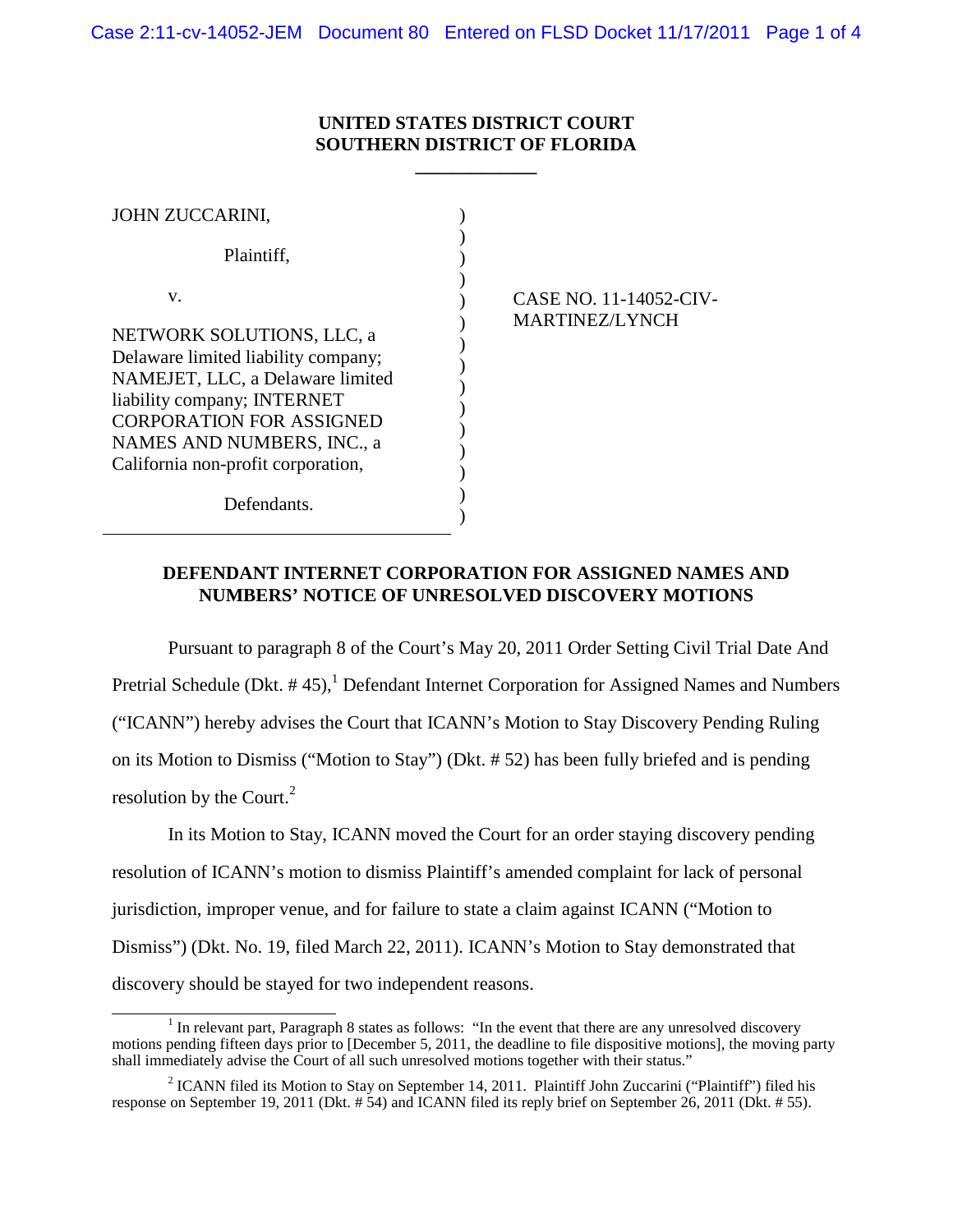First, ICANN is a California corporation with no contacts with the State of Florida. As such, ICANN moved to dismiss Plaintiff's amended complaint on the ground that it is not, as a matter of constitutional due process, subject to jurisdiction in this forum. Because a favorable resolution of ICANN's motion to dismiss on this basis would eliminate the need for discovery, good cause exists to stay discovery pending resolution of ICANN's motion to dismiss.

Second, ICANN also moved to dismiss Plaintiff's amended complaint pursuant to Federal Rule of Civil Procedure 12(b)(6), for failure to state a claim against ICANN. The law is undisputed: "Facial challenges to the legal sufficiency of a claim or defense, such as a motion to dismiss based on failure to state a claim for relief, should . . . be resolved before discovery begins." *Chudasama v. Mazda Motor Corp*., 123 F.3d 1353, 1367 (11th Cir. 1997) (emphasis added). Clear Eleventh Circuit precedent requires a stay pending resolution of ICANN's dispositive motion to dismiss.

In his opposition, Plaintiff stated that he "would not oppose the delay of further discovery till (sic) ICANN's motion to dismiss is ruled upon if the Court would extend the time for discovery from the current November 30, 2011 date, till (sic) a date the Court deems appropriate if ICANN's motion to dismiss is denied." (Dkt. No. 54.)

In its reply brief, ICANN did not oppose Plaintiff's request to continue the discovery cutoff date in this matter if discovery is stayed pending resolution of ICANN's potentially dispositive motion to dismiss and respectfully requested that all other pretrial deadlines be similarly continued. (Dkt. No. 55.)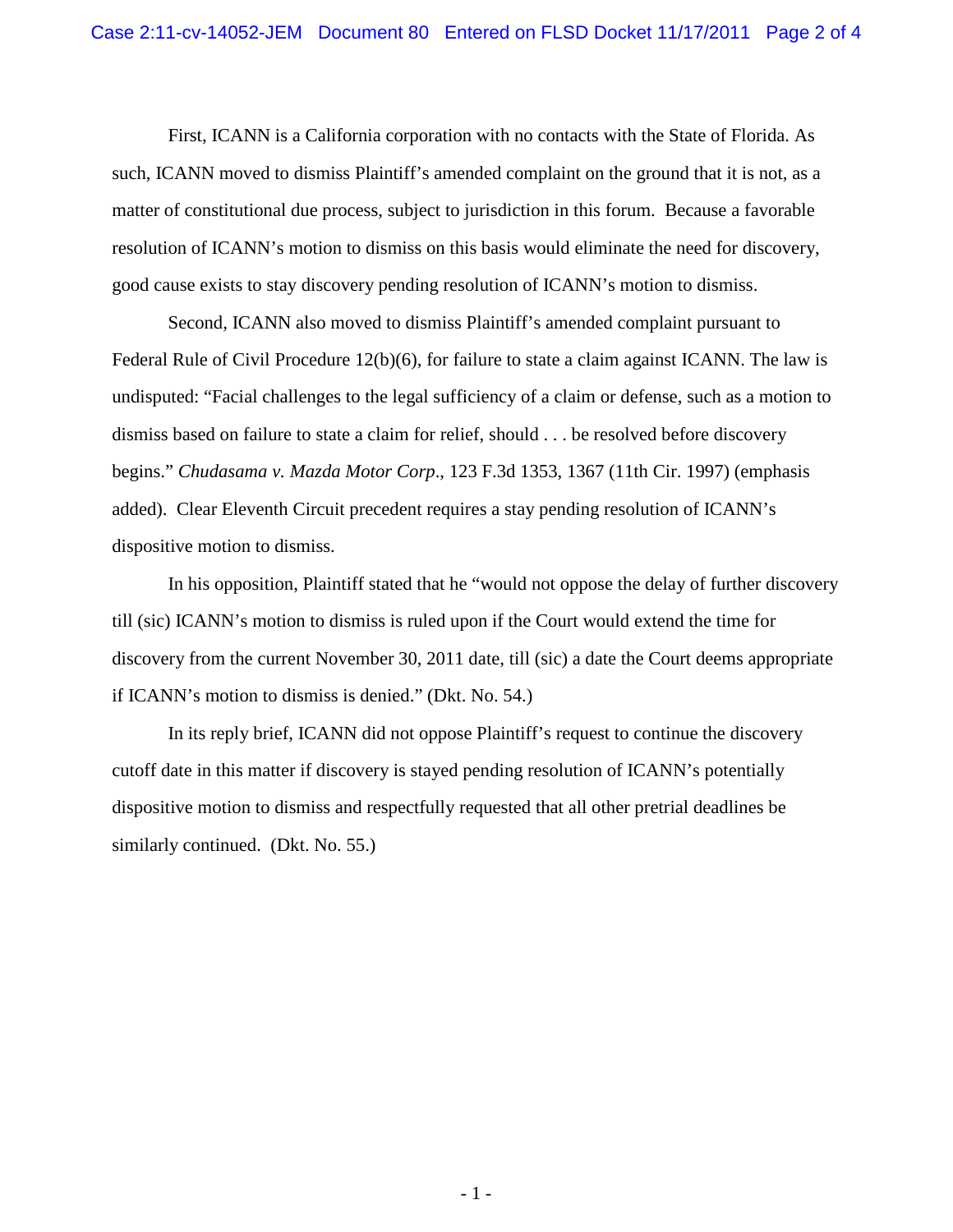Case 2:11-cv-14052-JEM Document 80 Entered on FLSD Docket 11/17/2011 Page 3 of 4

Dated: November 17, 2011 Respectfully submitted,

/s/ Maria Ruiz

Maria Ruiz Kasowitz, Benson, Torres & Friedman LLP 1441 Brickell Avenue, Suite 1420 Miami, Florida 33131<br>Telephone: (786) 5 Telephone: (786) 587-1044<br>Facsimile: (305) 675-2601 Facsimile: (305) 675-2601<br>Email: MRuiz@kasow MRuiz@kasowitz.com

Kathleen P. Wallace (Admitted *Pro Hac Vice*) Jones Day 555 S. Flower Street, 50th Floor Los Angeles, CA 90071<br>Telephone: (213) 489 Telephone: (213) 489-3939<br>Facsimile: (213) 243-2539 Facsimile: (213) 243-2539<br>Email: kwallace@iones kwallace@jonesday.com

*Attorneys for Defendant Internet Corporation for Assigned Names and Numbers*